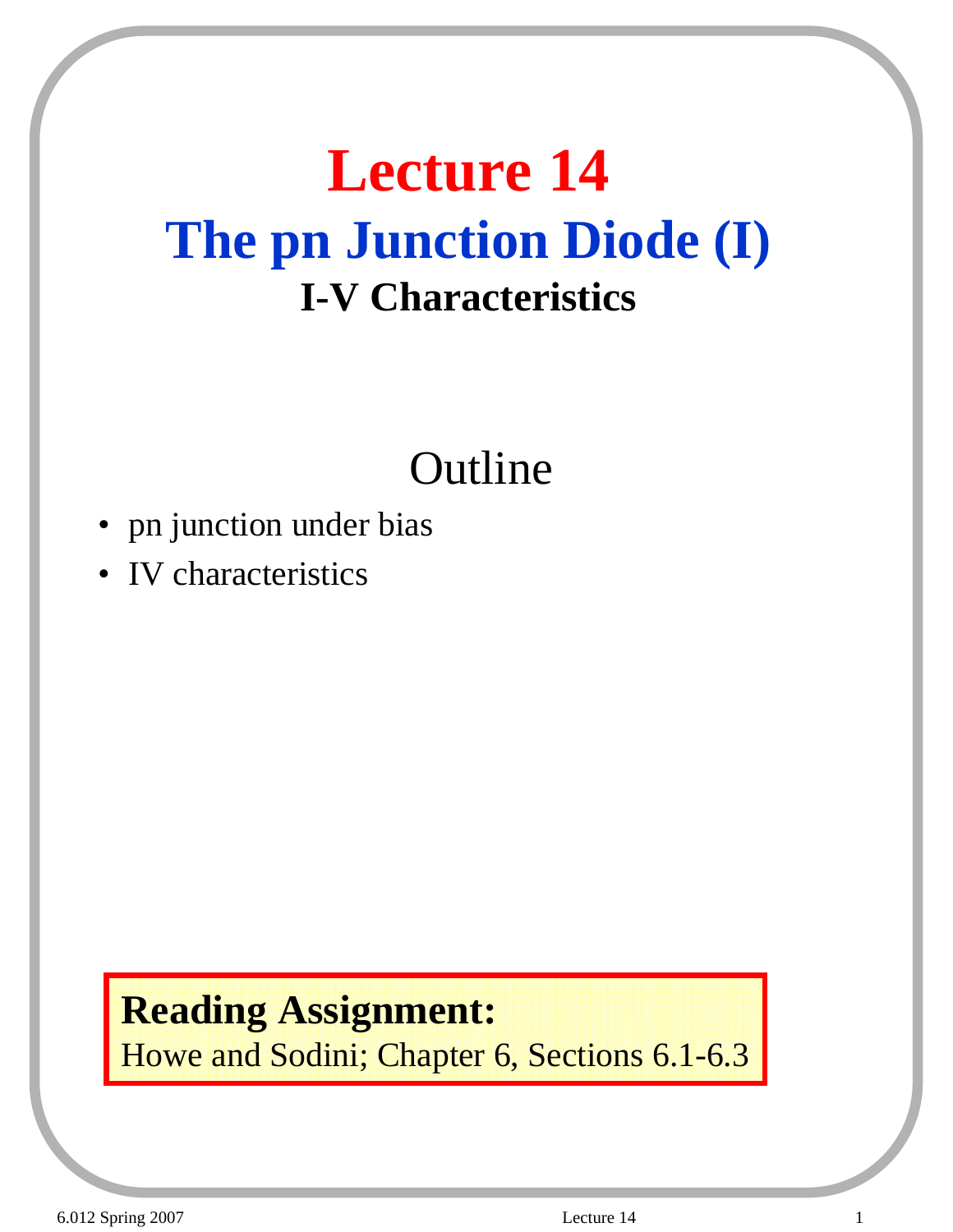### **1. PN junction under bias**

Focus on intrinsic region:



Upon application of voltage:

- Electrostatics upset:
	- depletion region widens or shrinks
- Current flows
	- With rectifying behavior
- Carrier charge storage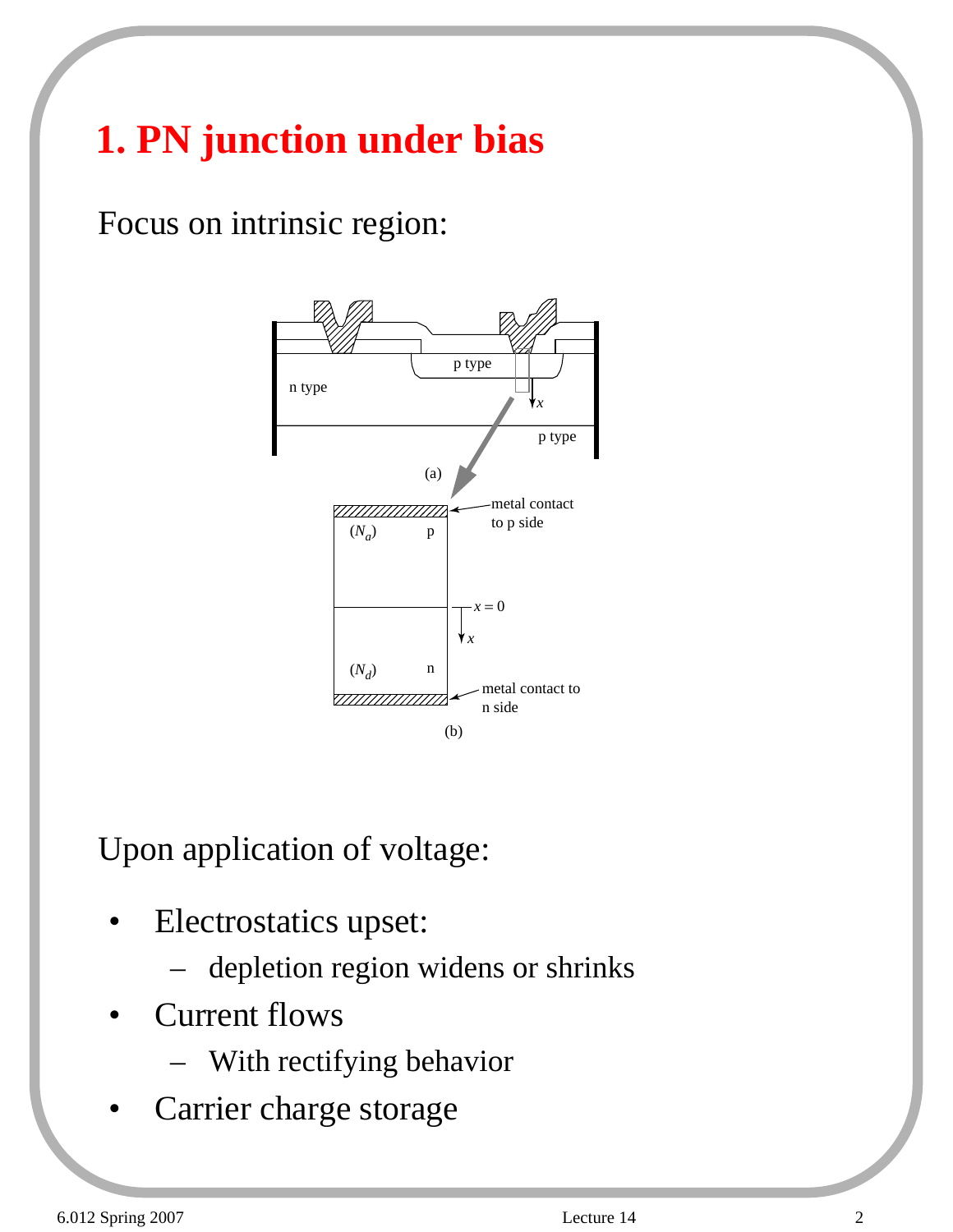## I-V Characteristics



To model I-V characteristics we need 2 concepts

- The Law of the Junction
- Steady-State Diffusion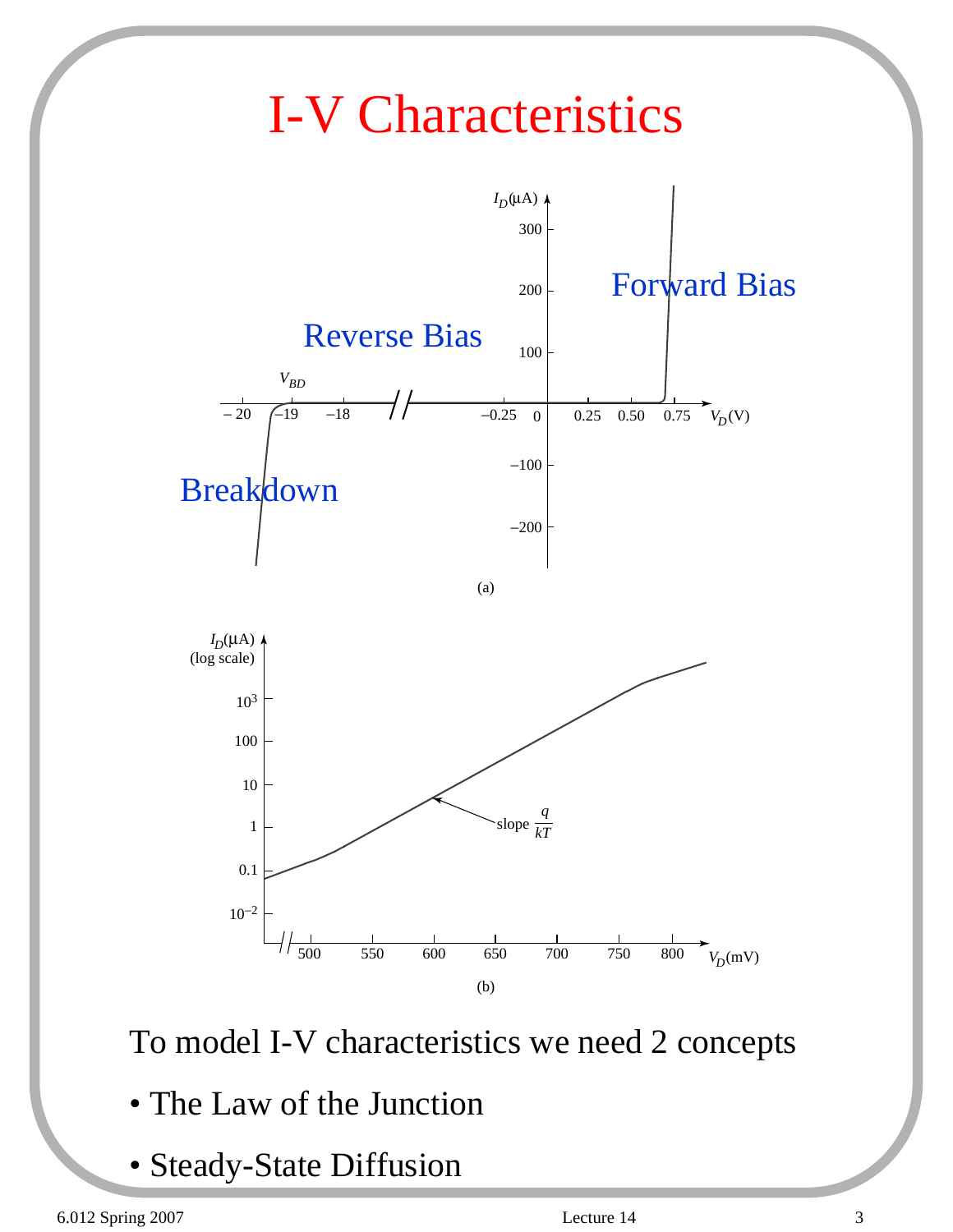#### **Carrier Profiles: in thermal equilibrium**



In equilibrium: dynamic balance between drift and diffusion for electrons and holes inside SCR.

$$
J_{\text{drift}} = J_{\text{diff}}
$$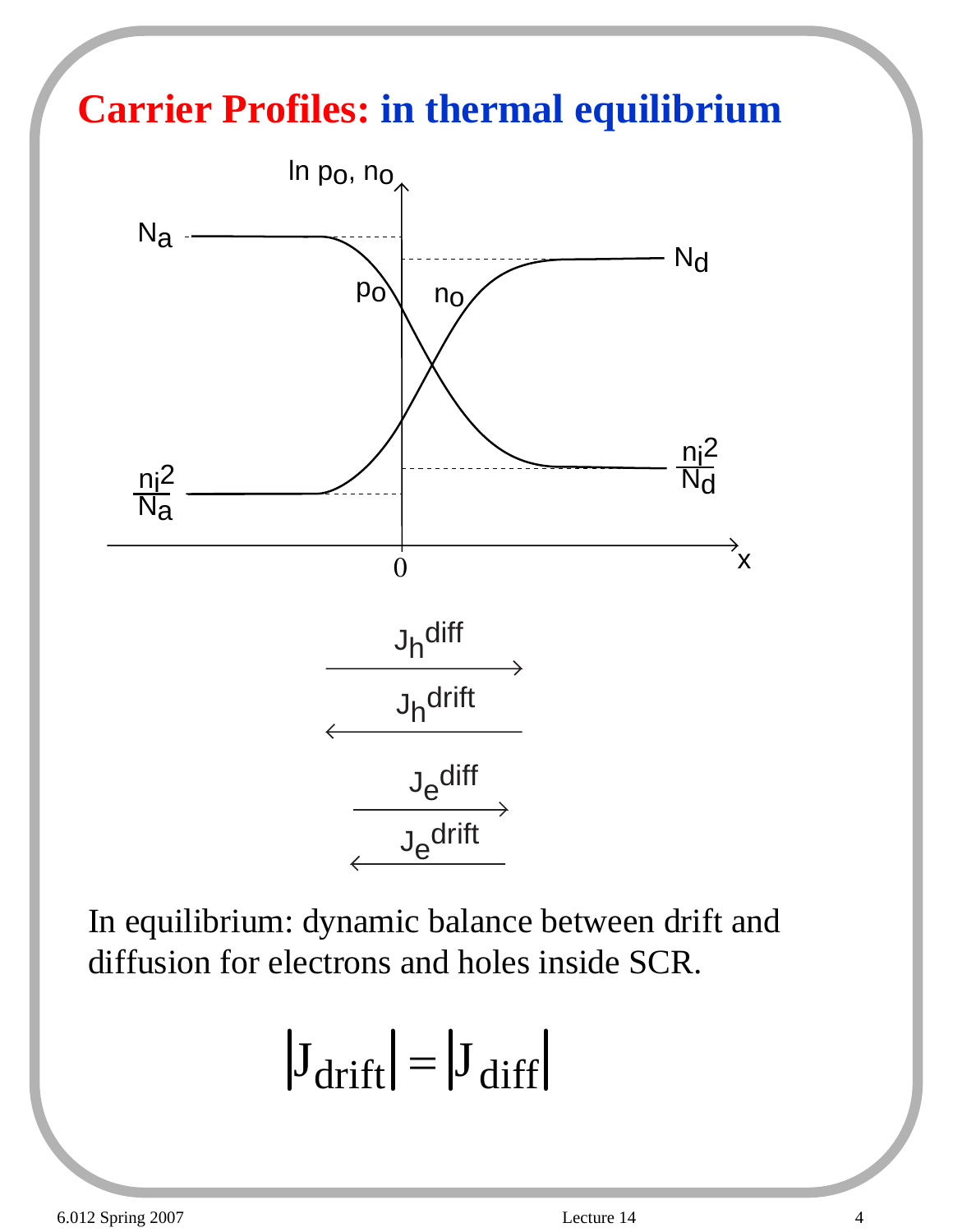#### **Carrier Profiles: under forward bias**

For  $V>0$ ,  $\phi_B - V \downarrow \Rightarrow |E_{SCR}| \downarrow \Rightarrow |J_{drift}| \downarrow$ 



Current balance in SCR broken:

# $|J_{\text{drift}}| < |J_{\text{diff}}|$

Net diffusion current in  $SCR \Rightarrow$  minority carrier *injection* into QNRs.

Carrier flow can be high because lots of minority carriers are injected into QNRs from the majority side.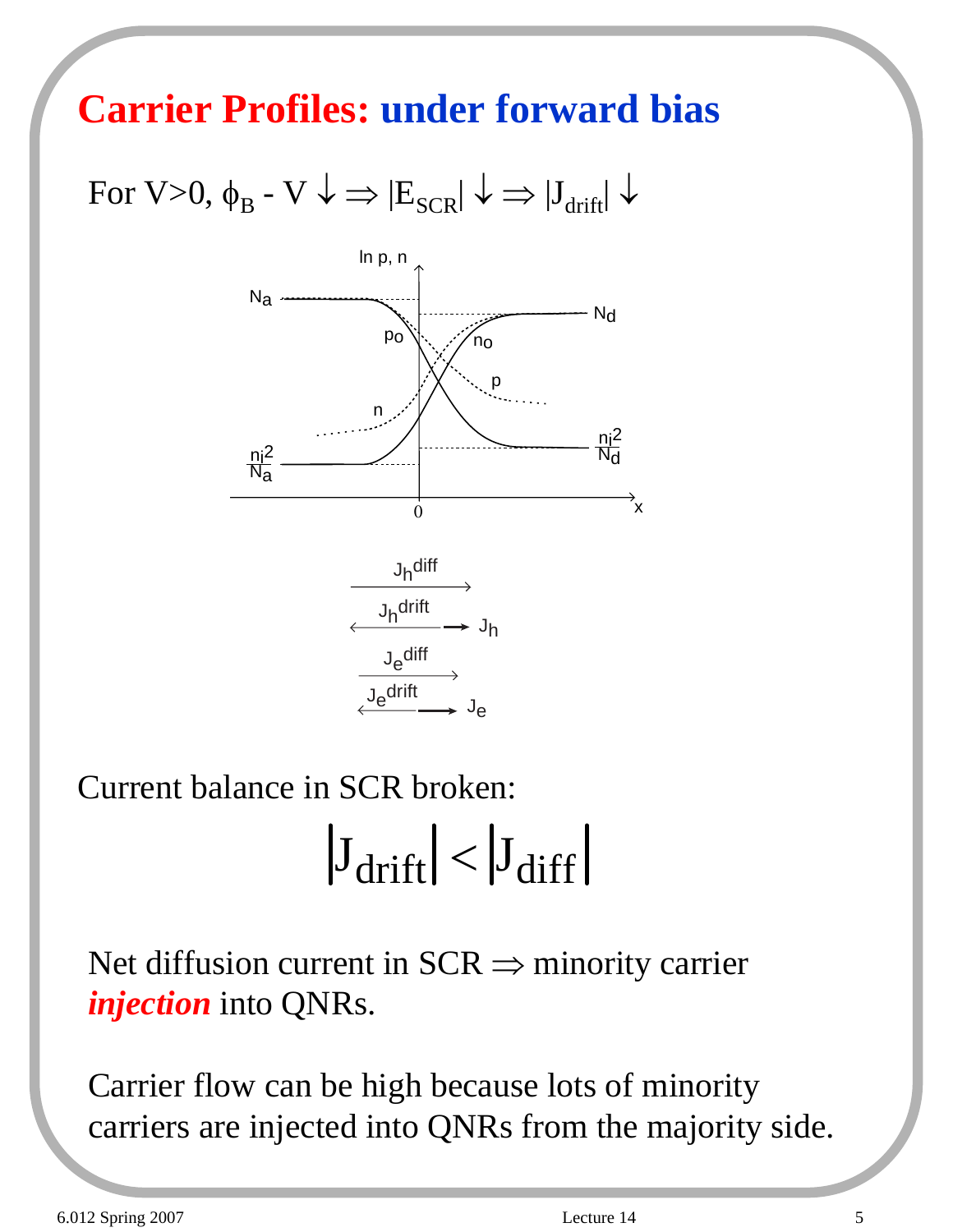#### **Carrier Profiles: under reverse bias**



Current balance in SCR broken:

# $|J_{\text{drift}}| > |J_{\text{diff}}|$

Net drift current in SCR ⇒ minority carrier *extraction* from QNRs.

Carrier flow is small because there are few minority carriers extracted from QNRs from the minority side.

6.012 Spring 2007 Lecture 14 6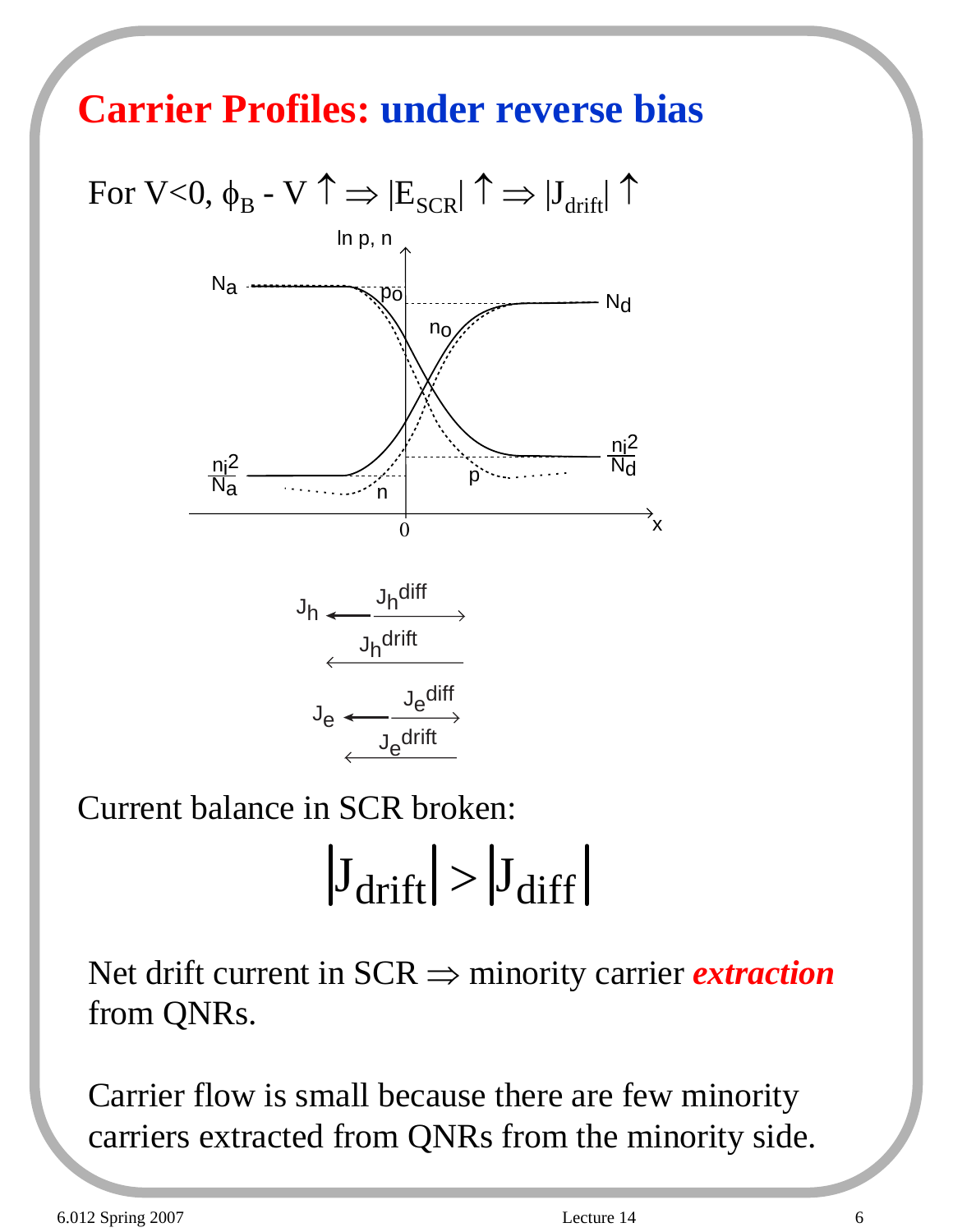#### **Minority Carrier Concentrations: in QNR**

What happens if minority carrier concentrations in QNR changed from equilibrium?

 $\Rightarrow$  Balance between generation and recombination is broken

• **In thermal equilibrium:** rate of break-up of Si-Si bonds balanced by rate of formation of bonds

$$
Si-Si bond \xrightarrow{\text{generation} \atop \text{recombination}} n_0 + p_0
$$

• **If minority carrier injection:** carrier concentration above equilibrium and recombination prevails



• **If minority carrier extraction:** carrier concentrations below equilibrium and generation prevails

 $Si-Si bond$  generation n + p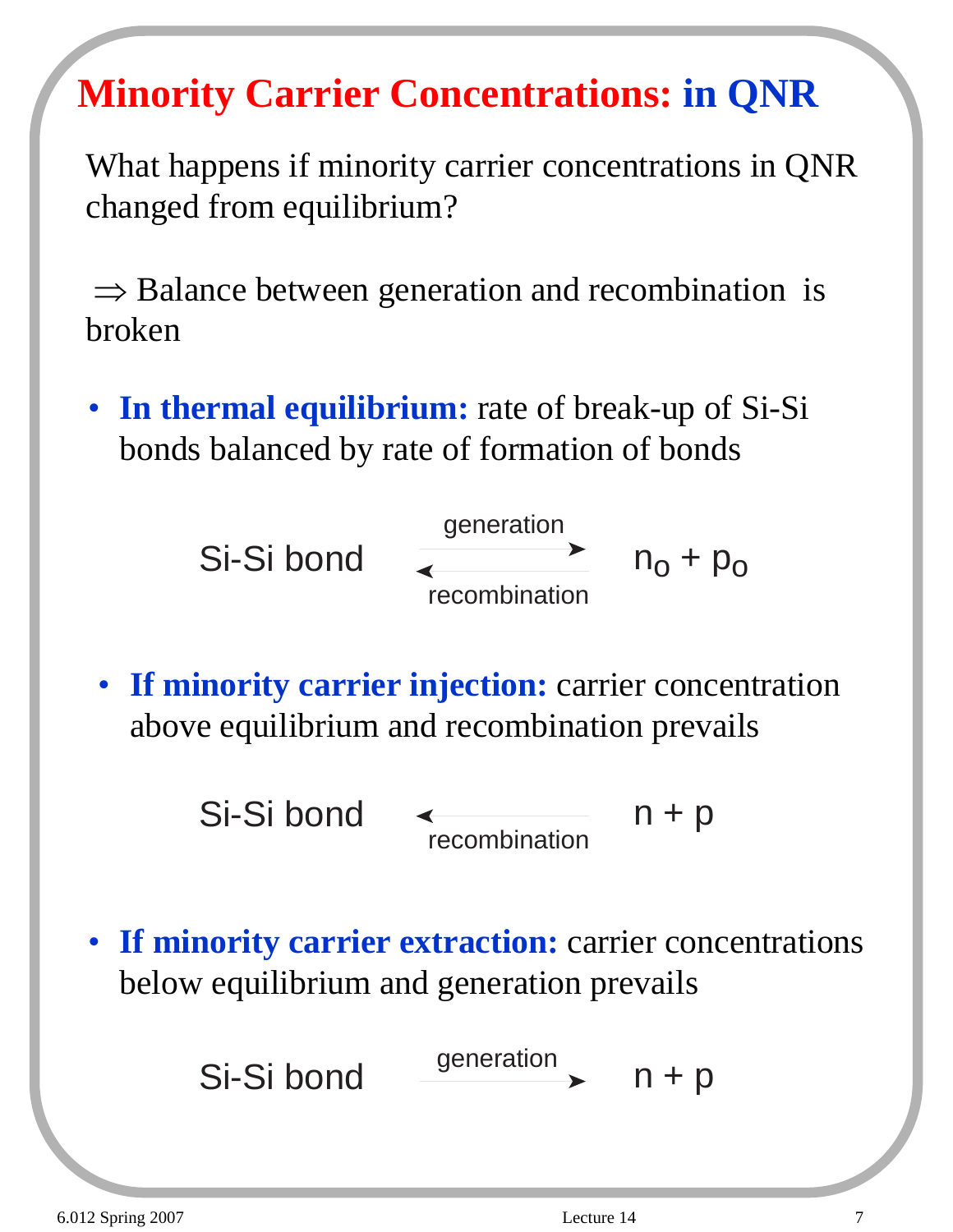#### **Where does generation and recombination take place?**

- 1. Semiconductor bulk
- 2. Semiconductor surfaces & contacts

In modern silicon pn-junction devices, surface & contact recombination dominates because:

- Prefect crystalline periodicity broken at the surface
	- $\Rightarrow$  lots of generation and recombination centers;
- Modern devices are small
	- $\Rightarrow$  high surface area to volume ratio.

*Surfaces and contacts* are very active generation and recombination centers ⇒ *at contacts*, carrier concentrations cannot deviate from equilibrium:

In general, it is assumed that at contacts, the rate at which generation/recombination takes place is *infinite*.

$$
n(s) = n_o ; \qquad p(s) = p_o
$$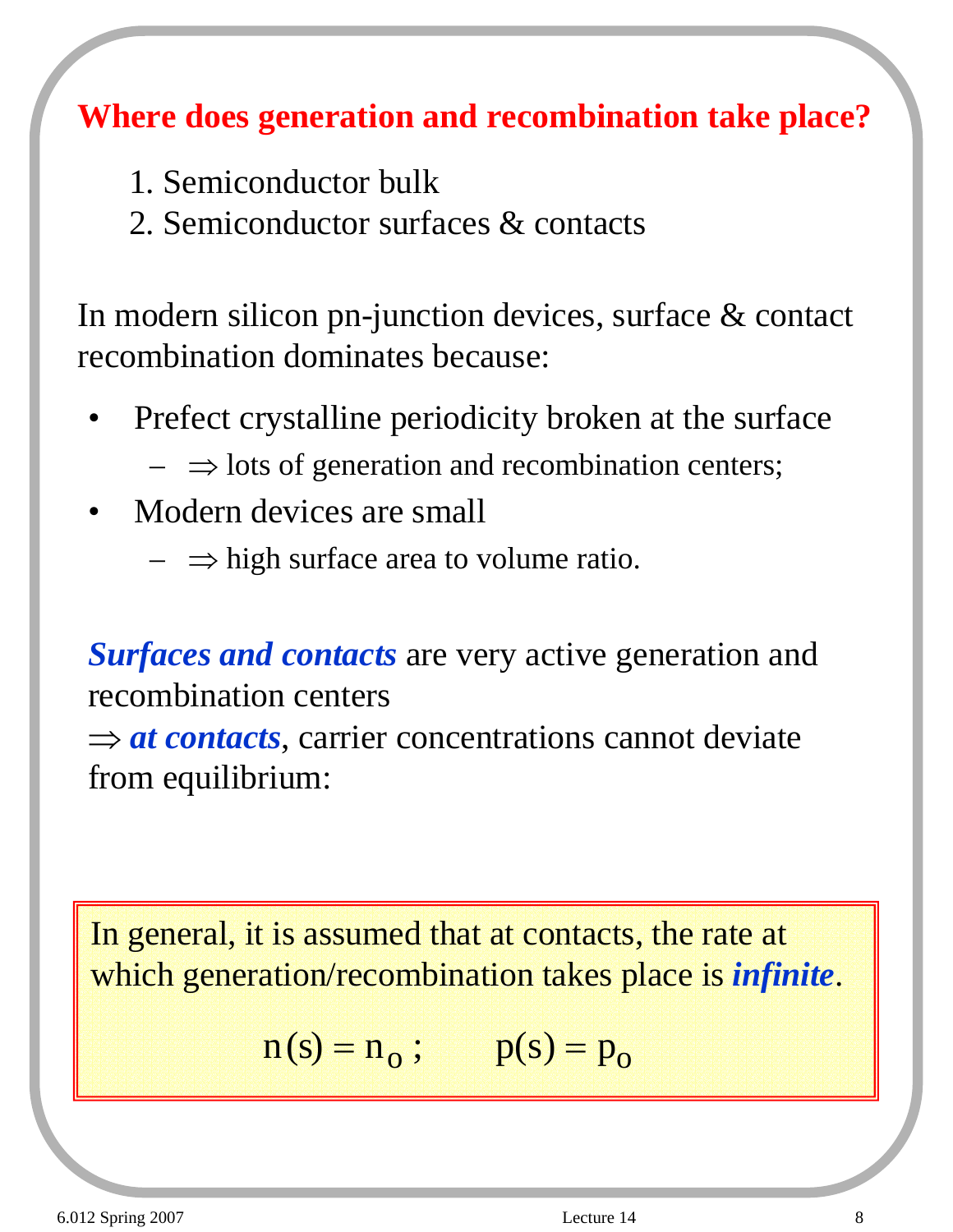#### **Complete physical picture for pn diode under bias:**

• **In forward bias,** injected minority carriers diffuse through QNR and recombine at semiconductor surface.



• **In reverse bias,** minority carriers generated at the semiconductor surface, diffuse through the QNR, and extracted by SCR.

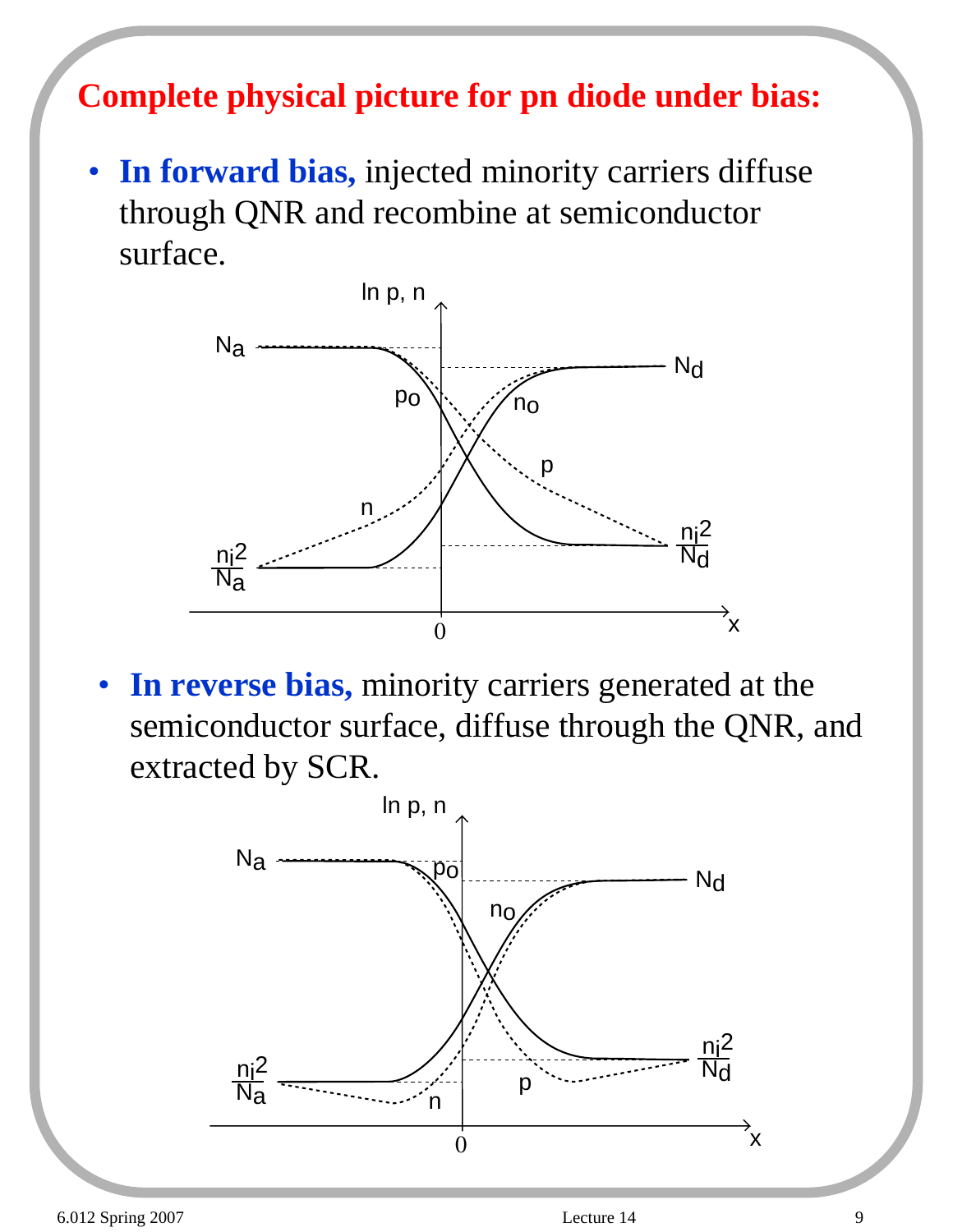#### **What is the barrier (Bottleneck) to current flow?**

- Not generation or recombination at surfaces,
- Not injection or extraction through SCR
- But minority carrier *diffusion* through the QNRs

#### **Development of analytical current model:**

- 1. Calculate the concentration of minority carriers at edges of SCR;
- 2. Find the spatial distribution of the minority carrier concentrations in each QNR;
- 3. Calculate minority carrier diffusion current at SCR edge.
- 4. Sum minority carrier electron and hole diffusion currents at SCR edge.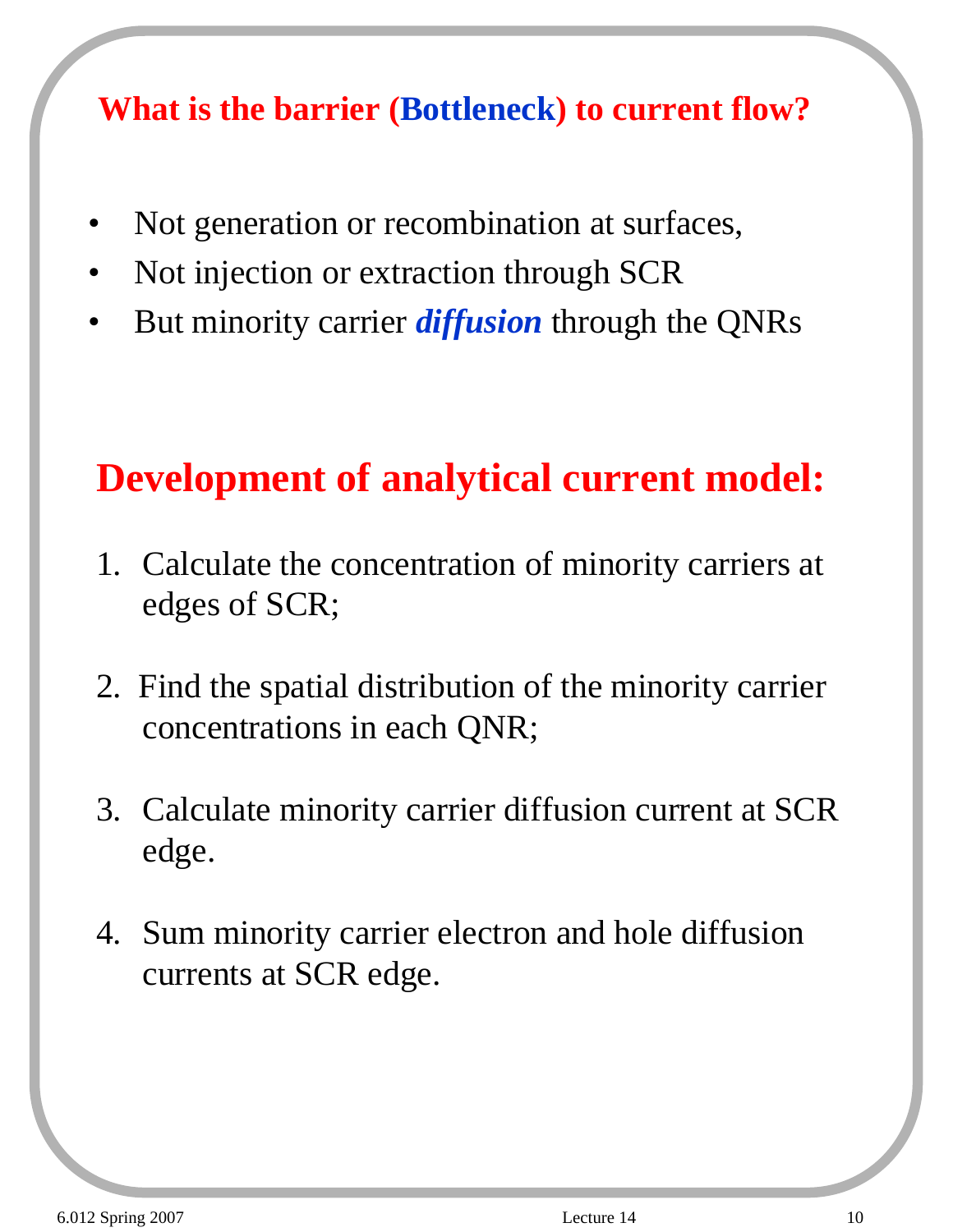# **2. I-V Characteristics**

**STEP 1:** Computation of minority carrier boundary conditions at the edges of the SCR

**In thermal equilibrium in SCR**,  $|J_{drift}| = |J_{diff}|$ 

- Define  $p_{no} = n_i^2/N_d$  and  $n_{po} = n_i^2/N_a$
- Recall

$$
\phi_B = \frac{kT}{q} \ln \left( \frac{N_a N_d}{n_i^2} \right)
$$

• Rewrite

$$
\phi_B = V_{th} \ln \left( \frac{N_d}{n_{po}} \right)
$$
 and  $\phi_B = V_{th} \ln \left( \frac{N_a}{p_{no}} \right)$ 

• Solving for the equilibrium minority carrier concentrations in terms of the built-in potential,

$$
p_{no} = N_a e^{-\frac{\phi_B}{V_{th}}} \qquad and \qquad n_{po} = N_d e^{-\frac{\phi_B}{V_{th}}}
$$

This result relates the minority carrier concentration on one side of the junction to the majority carrier concentration on the *other side* of the junction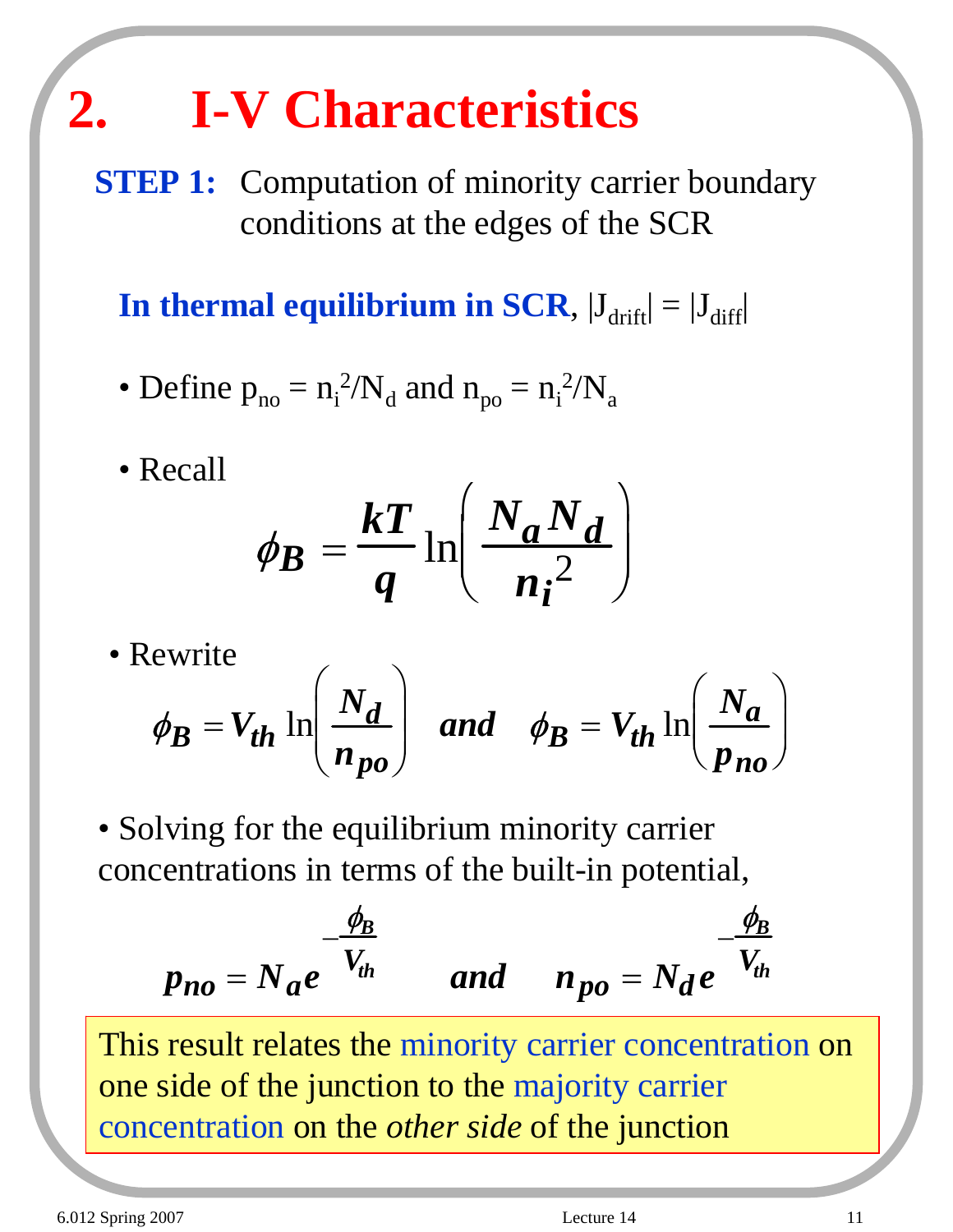

• The new potential barrier  $\phi_j = (\phi_B - V_D)$  is substituted for the thermal equilibrium barrier to find the new minority carrier concentrations at the SCR edges.

• Assume the detailed balance between drift and diffusion is not significantly perturbed. This says electrons are in equilibrium with each other across the junction. SAME for holes.

$$
n_p(-x_p) = N_d e^{\frac{-\phi_j}{V_{th}}} = N_d e^{\frac{-(\phi_B - V_D)}{V_{th}}}
$$

*and*

$$
p_n(x_n) = N_a e^{\frac{-\phi_j}{V_{th}}} = N_a e^{\frac{-(\phi_B - V_D)}{V_{th}}}
$$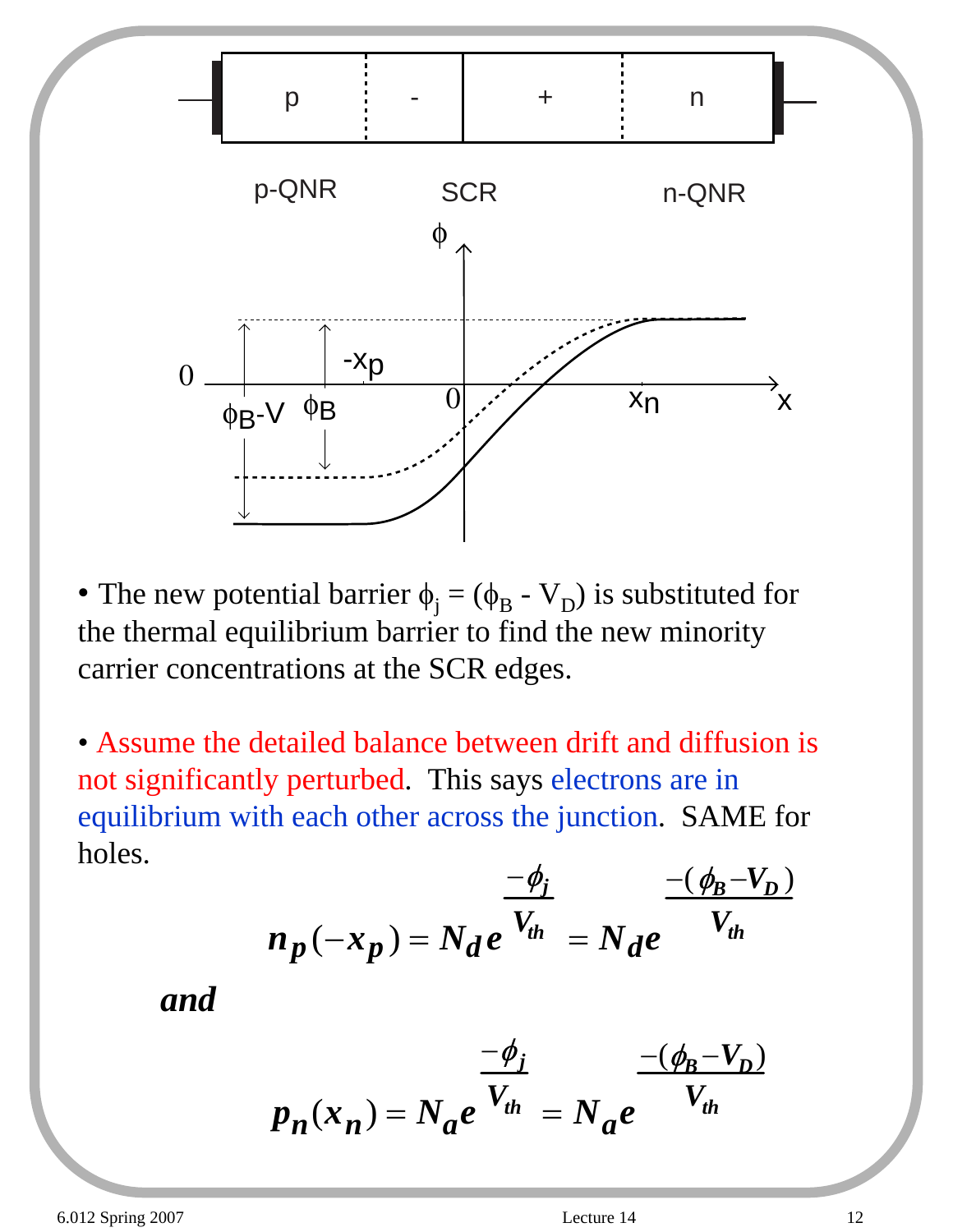### Law of the Junction

$$
n_p(-x_p) = N_d e^{\frac{-\phi_B}{V_{th}}} e^{\frac{V_D}{V_{th}}} = n_{po} e^{\frac{V_D}{V_{th}}}.
$$

*and*

$$
p_n(x_n) = N_a e^{\left[\frac{-\phi_B}{V_{th}}\right]} e^{\left[\frac{V_D}{V_{th}}\right]} = p_{no} e^{\left[\frac{V_D}{V_{th}}\right]}
$$

where 
$$
n_{po} = \frac{n_i^2}{N_a}
$$
 and  $p_{no} = \frac{n_i^2}{N_d}$ 

• The minority carrier concentration at the SCR is an exponential function of applied bias. It changes one decade for every 60mV change in  $V_D$ .

• Law of the Junction is valid if minority carrier concentration is less than equilibrium majority concentration. This condition is called Low Level Injection.

$$
p_n < n_{no} \quad and \quad n_p < p_{po}
$$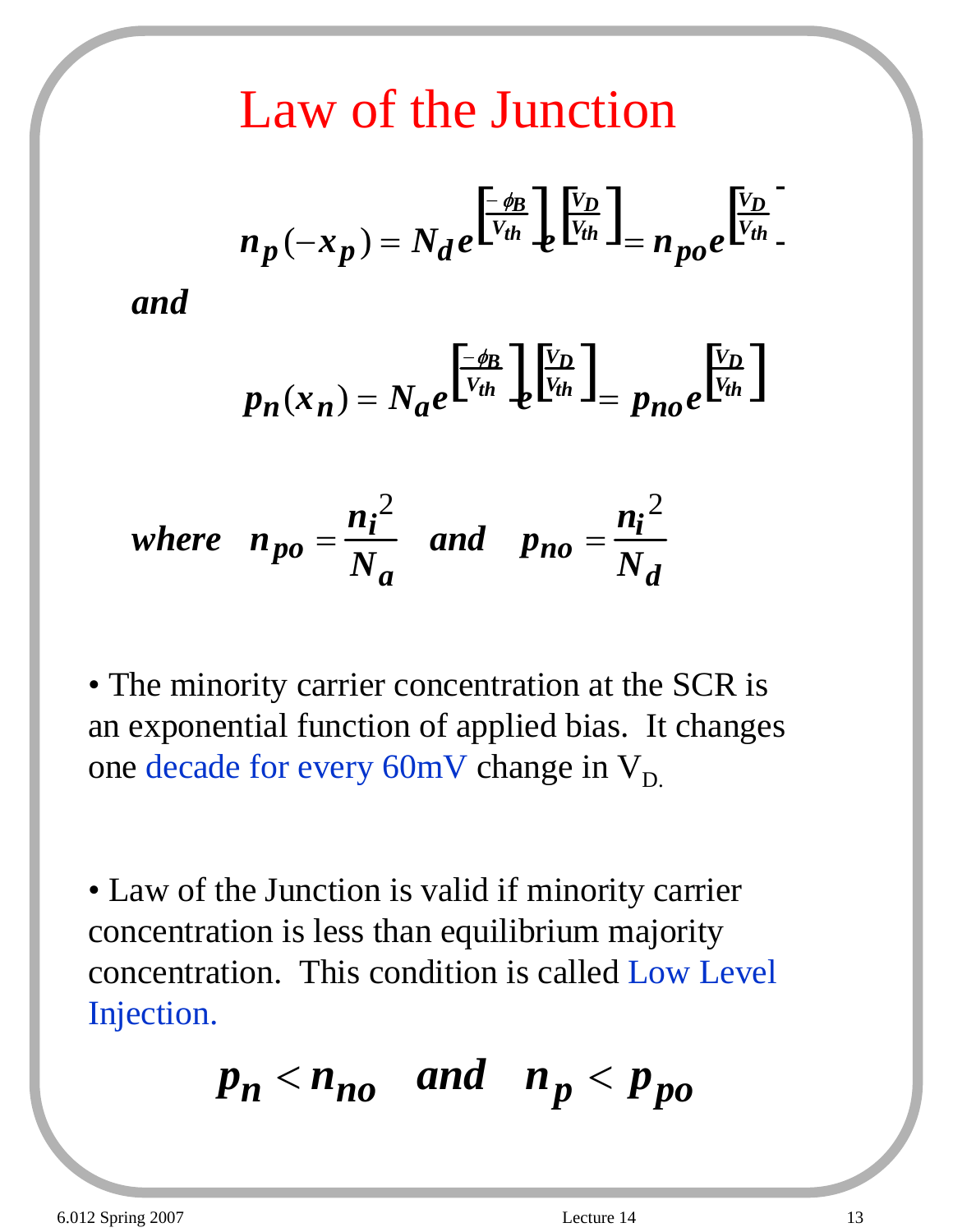# Voltage Dependence:

• **Forward bias (V>0):**

 $n_p(-x_p) >> n_{po}(-x_{po})$ 

 $p_n(x_n) >> p_{n0}(x_{n0})$ 

• Lots of carriers available for injection, the higher V, the higher the concentration of injected carriers  $\Rightarrow$  forward current can be high.

• Minority carrier concentration is maintained at thermal equilibrium at the ohmic contacts. All excess carriers recombine at ohmic contact.

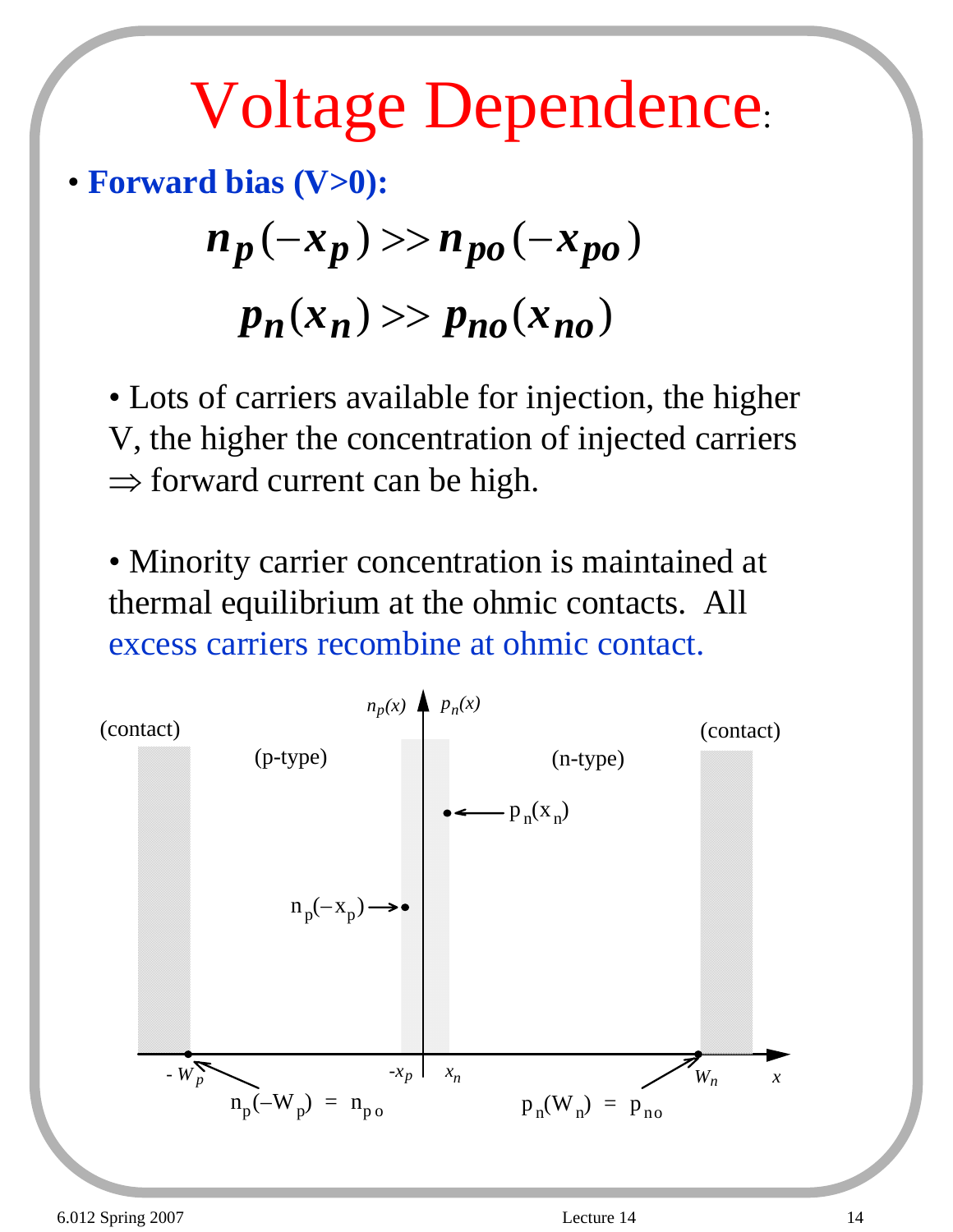• **Reverse bias (V<0):**

 $n_p(-x_p) \ll n_{po}(-x_{po})$  $p_n(x_n) \ll p_{nn}(x_n)$ 

Few carriers available for extraction  $\Rightarrow$  reverse current is small.

There is limit in reverse bias to how low minority carrier concentrations at SCR edge can be: **zero!**

Rectification property of the pn diode arises from minority-carrier boundary conditions at edges of SCR.